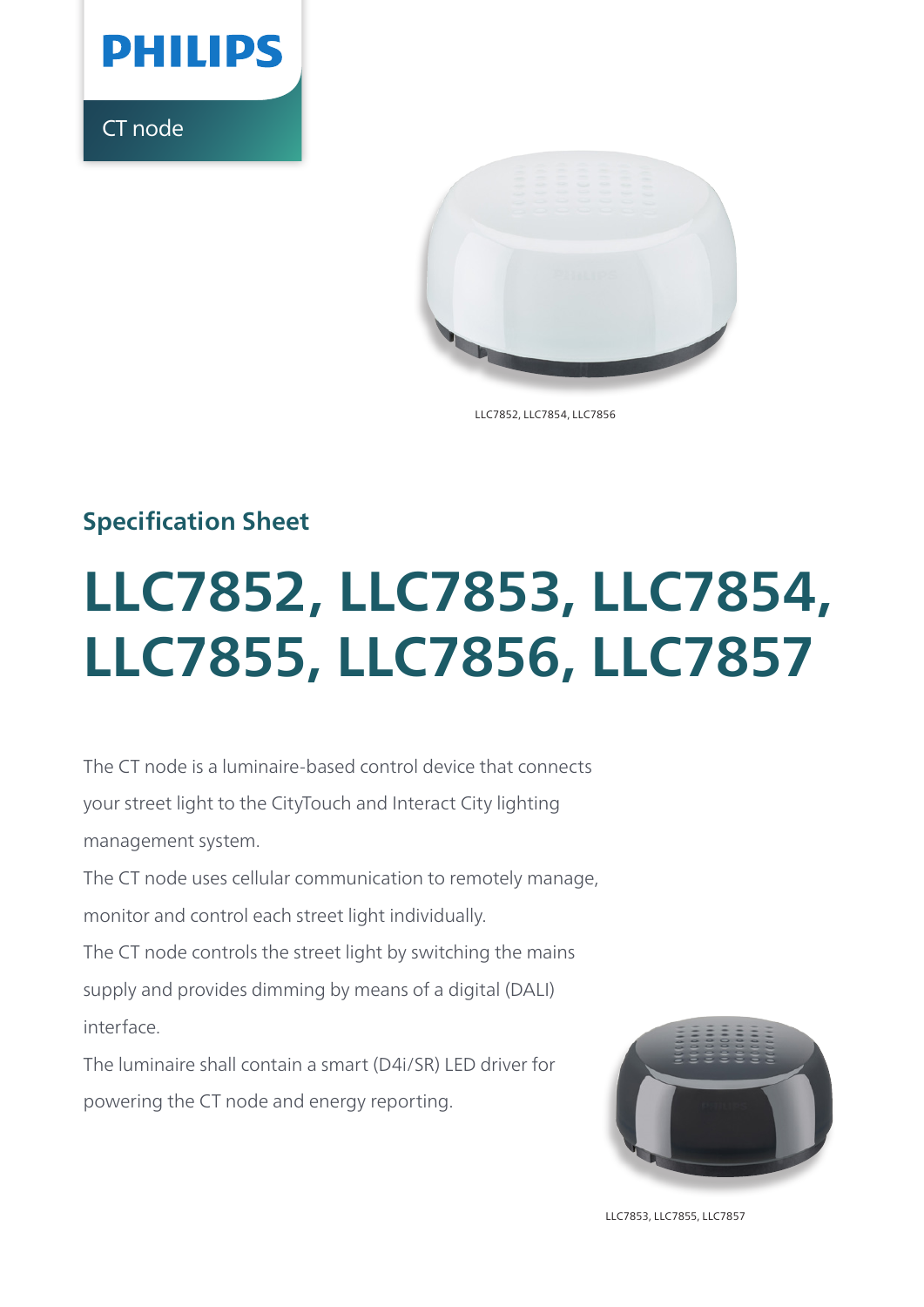## **LLC7852, LLC7853, LLC7854, LLC7855, LLC7856, LLC7857**

- The CT node is mounted to the luminaire by twist-locking it onto the 4-pin Zhaga receptacle.
- The CT node provides true plug and play commissioning: it automatically connects to the mobile network, automatically locates itself with the onboard GPS, and automatically uploads its asset data to the lighting management system.
- The CT Node works with street lights from almost any manufacturer.
- The CT Node is available in different colors to match the color of the luminaire.

#### **Dimensional drawings**

#### **Wiring diagram**



The driver needs to have short protection, and at least basic insulation circuit from mains power supply.





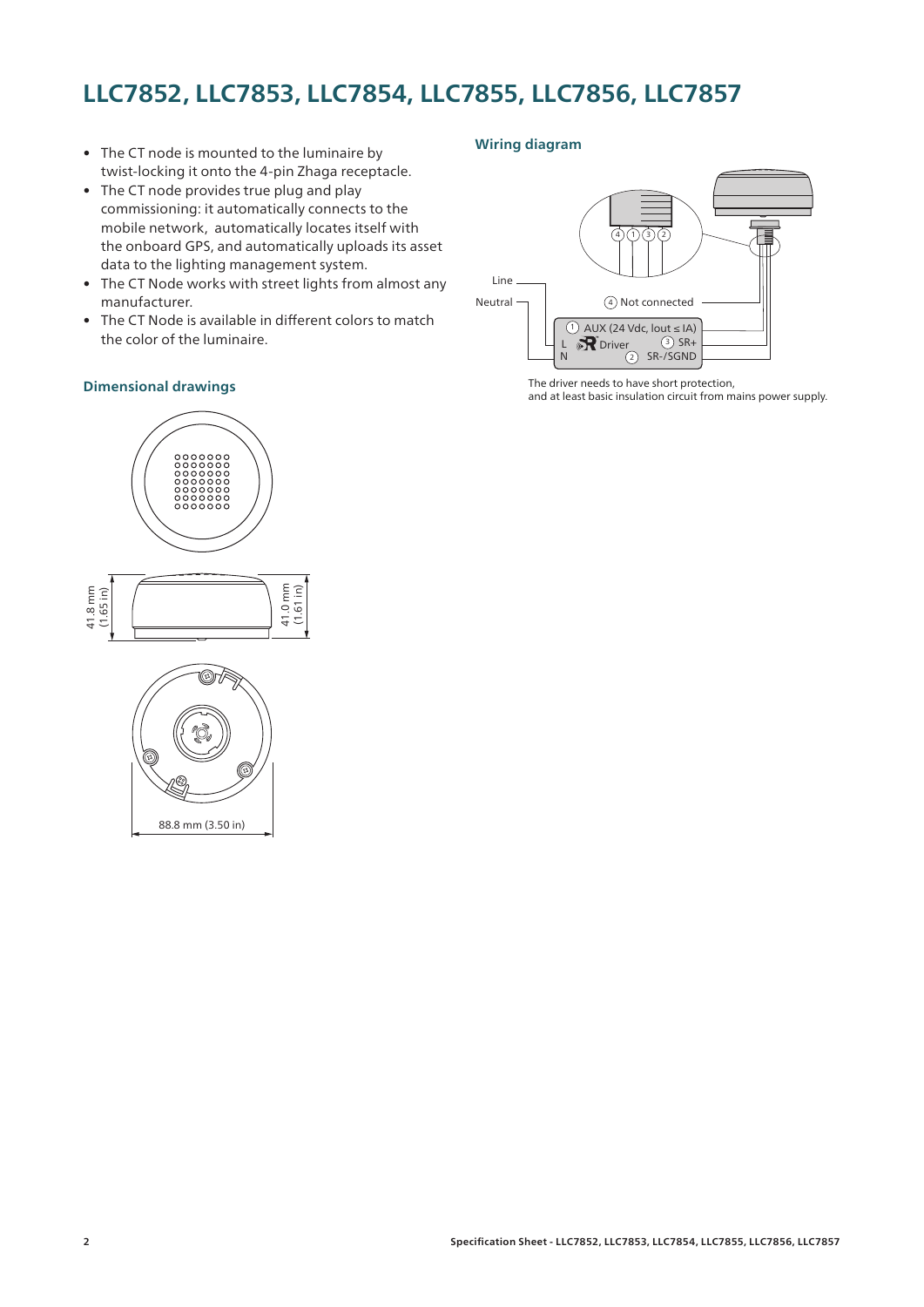# **Specifications**

#### **Product Dime**

| Component height  | $\pm$ 41.8 mm (1.65 in) |  |
|-------------------|-------------------------|--|
| Cover height      | 41.0 mm (1.61 in)       |  |
| Diameter          | 88.8 mm (3.50 in)       |  |
| Weight            | $0.13$ kg $(0.29$ lb)   |  |
| Color             |                         |  |
| LLC7852, LLC7854. | Light Grey (RAL 7035)   |  |

| LLC7856                      |                      |
|------------------------------|----------------------|
| LLC7853, LLC7855,<br>LLC7857 | Dark Grey (RAL 7043) |

#### **Supply**

Supply voltage 24 Vdc

#### **Power Consumption**

| Standby power | $\leq 0.5$ W |  |
|---------------|--------------|--|

#### **Control interface**

| Control method | DALI                                            |
|----------------|-------------------------------------------------|
| Protection     | Interface is protected against short<br>circuit |
| Insulation     | Class I, basic insulation                       |
| Load capacity  | 1 to 4 drivers                                  |

#### **DALI SR interface**

| Performance<br>requirements DALI | IEC 62386-101 edition 2.0<br>IEC 62386-103 edition 2.0<br>IEC 62386-351 edition 1.0<br>SRS ed.2 DALI Interoperability |
|----------------------------------|-----------------------------------------------------------------------------------------------------------------------|
| DALI input current<br>(PSU off)  | Max. 2 mA                                                                                                             |
| D4i device type                  | Type A                                                                                                                |

#### **Mounting**

4-pin plug conform Zhaga book 18

| ensions |                   | <b>Connectivity</b> |
|---------|-------------------|---------------------|
| 1ht     | 41.8 mm (1.65 in) | Technology          |
|         | 41.0 mm (1.61 in) |                     |

| Technology                        | 2G (GPRS)<br>4G (LTE Cat M1 bands 3, 8 and 20) will<br>be enabled remotely in future                  |
|-----------------------------------|-------------------------------------------------------------------------------------------------------|
| <b>Energy metering</b>            |                                                                                                       |
| Energy metering<br>device         | Inside LED driver                                                                                     |
| Energy meter<br>accuracy          | Refer to specification of LED driver                                                                  |
| <b>Auto location</b>              |                                                                                                       |
| Positioning device                | Inside CT node                                                                                        |
| Positioning accuracy              | $CEP50 \leq 2.5 m$                                                                                    |
| <b>Light control</b>              |                                                                                                       |
| Light sensing device              | Inside CT node                                                                                        |
| Measurement range                 | Between 5 and 400 lux                                                                                 |
| Configurable range                | Remote configurable light level<br>between 15 and 200 lux                                             |
| Default settings                  | Default dusk/dawn level 20/20 lux                                                                     |
| <b>Astronomical clock control</b> |                                                                                                       |
| Configurable range                | Remote configurable time offset range<br>-120 to 120 minutes, sun elevation<br>angle range -25 to 25° |
| Default settings                  | Default dusk/dawn angle 0°/0°                                                                         |
| <b>Surge immunity</b>             |                                                                                                       |

| Power supply  | 6 kV Common Mode<br>acc. IEC61000-4-5. 2 Ω,<br>$1.2/50 \,\mu s$ , 8/20 $\mu s$ |
|---------------|--------------------------------------------------------------------------------|
| Control surge | 0.5 kV acc. IEC61000-4-5. 40 $\Omega$ ,                                        |
| (diff. mode)  | $1.2/50 \,\mu s$ , 8/20 $\mu s$                                                |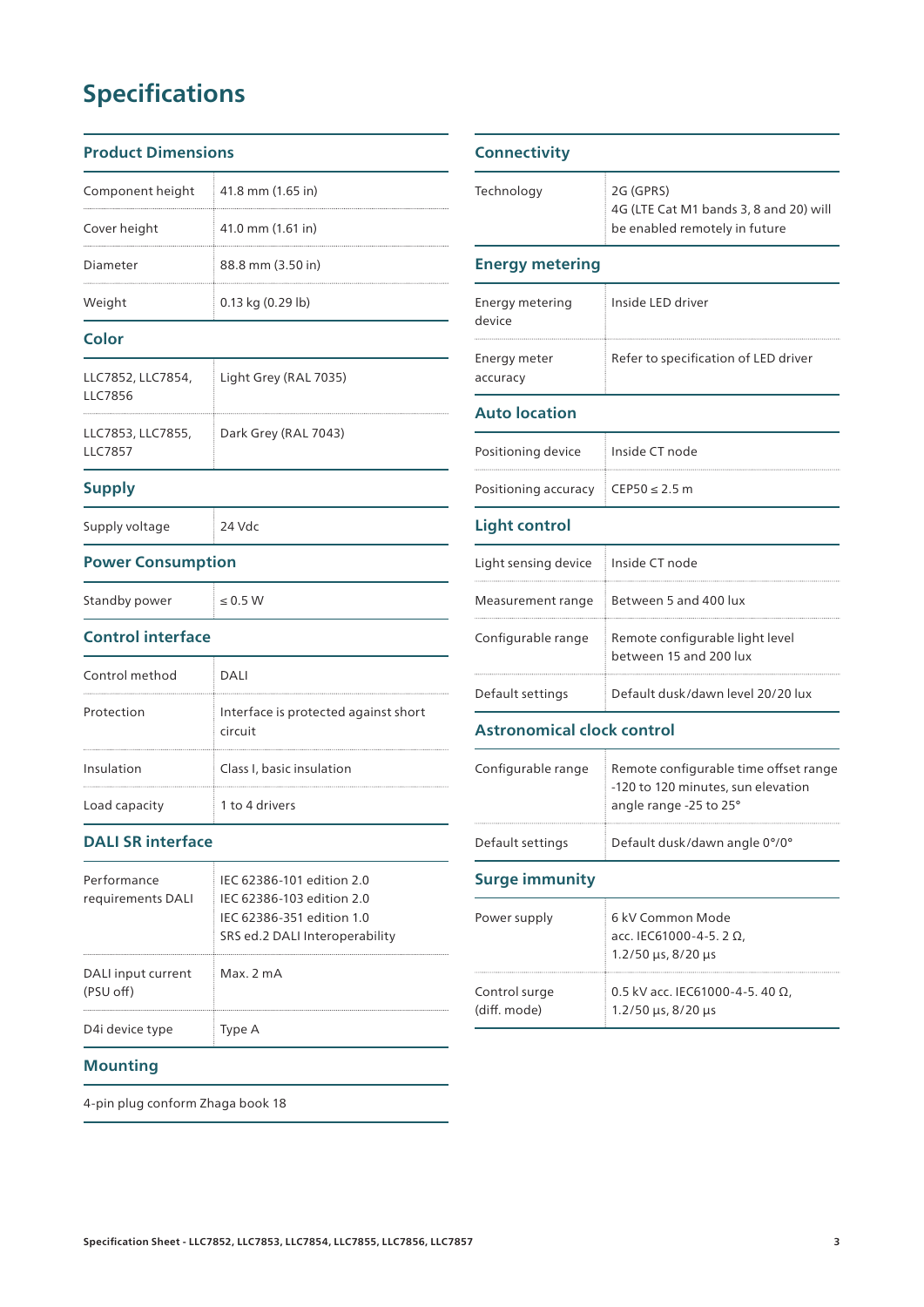### **Temperature characteristics**

| Operating<br>temperature | $-40$ to 70 °C<br>(-40 to 158 °F)                 |
|--------------------------|---------------------------------------------------|
| Tcase max                | 78 °C measured at Tcase point                     |
| Tcase life               | 45 °C measured at Tcase point                     |
|                          | Storage temperature 1-40 to 80 °C (-40 to 176 °F) |
| Relative humidity        | 5 to 95% non-condensing                           |

### **Lifetime**

90% survivals after 15 years continuous operation (125,000 hours) at Tcase-life

#### **Certificates and Standards**

| Approval markings                    | CE, UKCA, ENEC, Zhaga-D4i                                                   |
|--------------------------------------|-----------------------------------------------------------------------------|
| Ingress protection<br>classification | IP66<br>The luminaire shall provide sealing of<br>the compatible receptacle |
| Impact resistance<br>classification  | IK08                                                                        |

#### **Sustainability**

| RoHS directive          | 2011/65/EU                                                                   |
|-------------------------|------------------------------------------------------------------------------|
| Hazardous<br>substances | Directive 2011/65/EU, as amended by<br>Directive (EU) 2015/863 of March 2015 |
|                         | Chemical substances REACH Directive 2006/1907/EC                             |
| Electronic waste        | WFFF Directive 2002/96/FC05                                                  |

## **Radio Equipment Directive 2014/53/EU**

| Safety<br>(lighting equipment)   IEC/EN 61347-2-11 | IEC/EN 61347-1                                                                                                                                                                                                                                                                           |
|----------------------------------------------------|------------------------------------------------------------------------------------------------------------------------------------------------------------------------------------------------------------------------------------------------------------------------------------------|
| Safety<br>(IT equipment)                           | IEC/EN 62368-1                                                                                                                                                                                                                                                                           |
| EMC<br>(lighting equipment) EN 61547               | EN 55015                                                                                                                                                                                                                                                                                 |
| EMC<br>(IT equipment)                              | EN 55032<br>EN 55035                                                                                                                                                                                                                                                                     |
| EMC<br>(telecommunication) ETSI EN 301 489-52      | ETSI EN 301 489-1                                                                                                                                                                                                                                                                        |
| EMC<br>(GPS)                                       | ETSI EN 301 489-1<br>ETSI EN 301 489-19                                                                                                                                                                                                                                                  |
| RF<br>(telecommunication) ETSI EN 301 908-1        | ETSI EN 301 511<br>ETSI EN 301 908-13                                                                                                                                                                                                                                                    |
| RF (GPS)                                           | EN 303 413                                                                                                                                                                                                                                                                               |
| RF exposure                                        | This device meets the EU requirements<br>(2014/53/EU) on the limitation of<br>exposure of the general public to<br>electromagnetic fields by way of health<br>protection. The device complies with<br>RF specifications when the device used<br>is at 321 mm from your body.<br>EN 62311 |